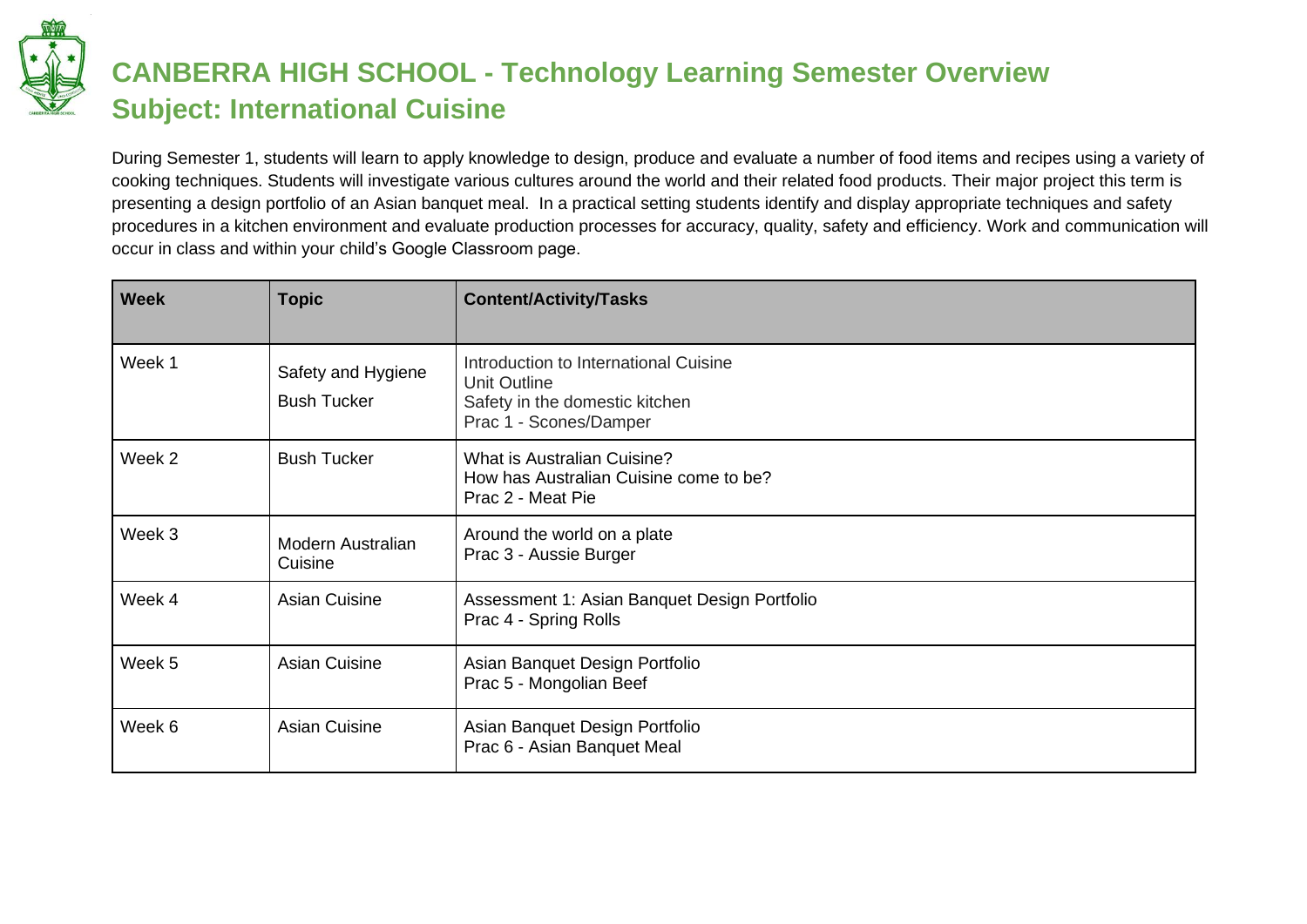

## **CANBERRA HIGH SCHOOL - Technology Learning Semester Overview**

#### **Subject: International Cuisine**

| Week 7  | <b>European Cuisine</b><br>(Italian) | How to make pasta<br>What foods are eaten in Italy?<br>Pac 7 - Spaghetti |
|---------|--------------------------------------|--------------------------------------------------------------------------|
| Week 8  | <b>European Cuisine</b><br>(Italian) | How to make fresh pizza dough?<br>Purpose of yeast<br>Prac 8 - Pizza     |
| Week 9  | European Cuisine<br>(Italian)        | Fermentation<br>Prac 9 - Gnocchi                                         |
| Week 10 | <b>Indian Cuisine</b>                | Herbs and Spices<br>Curry<br>Prac 10: Butter chicken                     |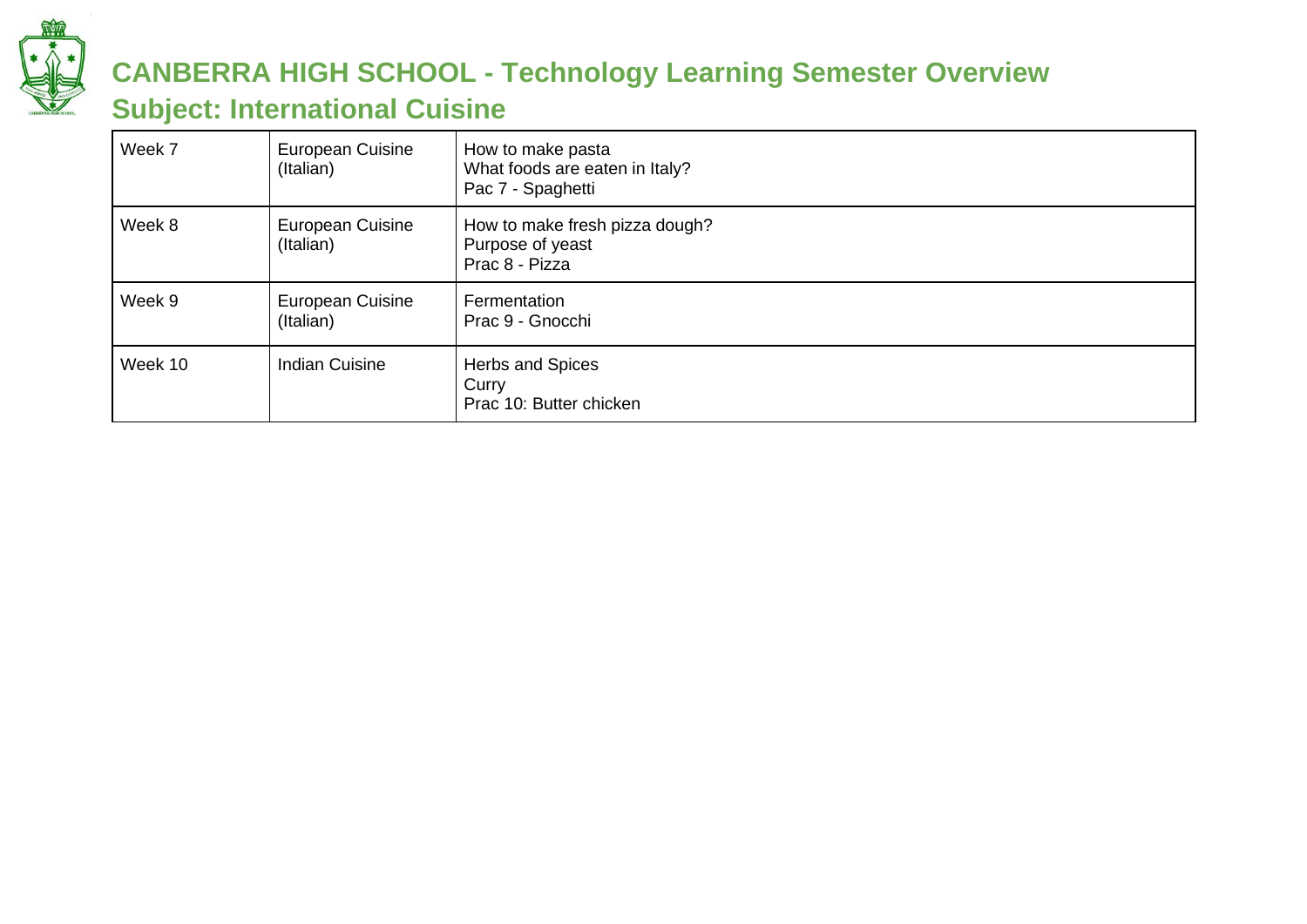

## **CANBERRA HIGH SCHOOL - Technology Learning Semester Overview**

#### **Subject: International Cuisine**

| <b>Week</b> | <b>Topic</b>                             | <b>Content/Activity/Tasks</b>                                                    |
|-------------|------------------------------------------|----------------------------------------------------------------------------------|
| Week 1      | <b>Indian Cuisine</b>                    | <b>Indian Cuisine</b><br>What foods are eaten in Mexico<br>Prac 1 - Tikka Masala |
| Week 2      | <b>Indian Cuisine</b>                    | <b>Indian Cuisine</b><br>Herbs and Spices<br>Prac <sub>2</sub>                   |
| Week 3      | <b>Mexican Cuisine</b>                   | <b>Mexican Cuisine</b><br>Prac 3 - Nachos                                        |
| Week 4      | <b>Mexican Cuisine</b>                   | Assessment 2 - International Dish Assessment Task<br>Prac 4 - Taco's             |
| Week 5      | <b>Mexican Cuisine</b>                   | International Dish Assessment Task<br>Prac 5 - Spiced Rice Pudding               |
| Week 6      | <b>North America</b><br>Cuisine (Canada) | <b>Canadian Cuisine</b><br>Prac 8: Crepes and Canadian Bacon                     |
| Week 7      | <b>North America</b><br>Cuisine (Canada) | <b>American Cuisine</b><br>Prac 9: American Hamburger                            |
| Week 8      | <b>North America</b><br>Cuisine (Canada) | <b>Canadian Cuisine</b><br>Prac 8: Crepes and Canadian Bacon                     |